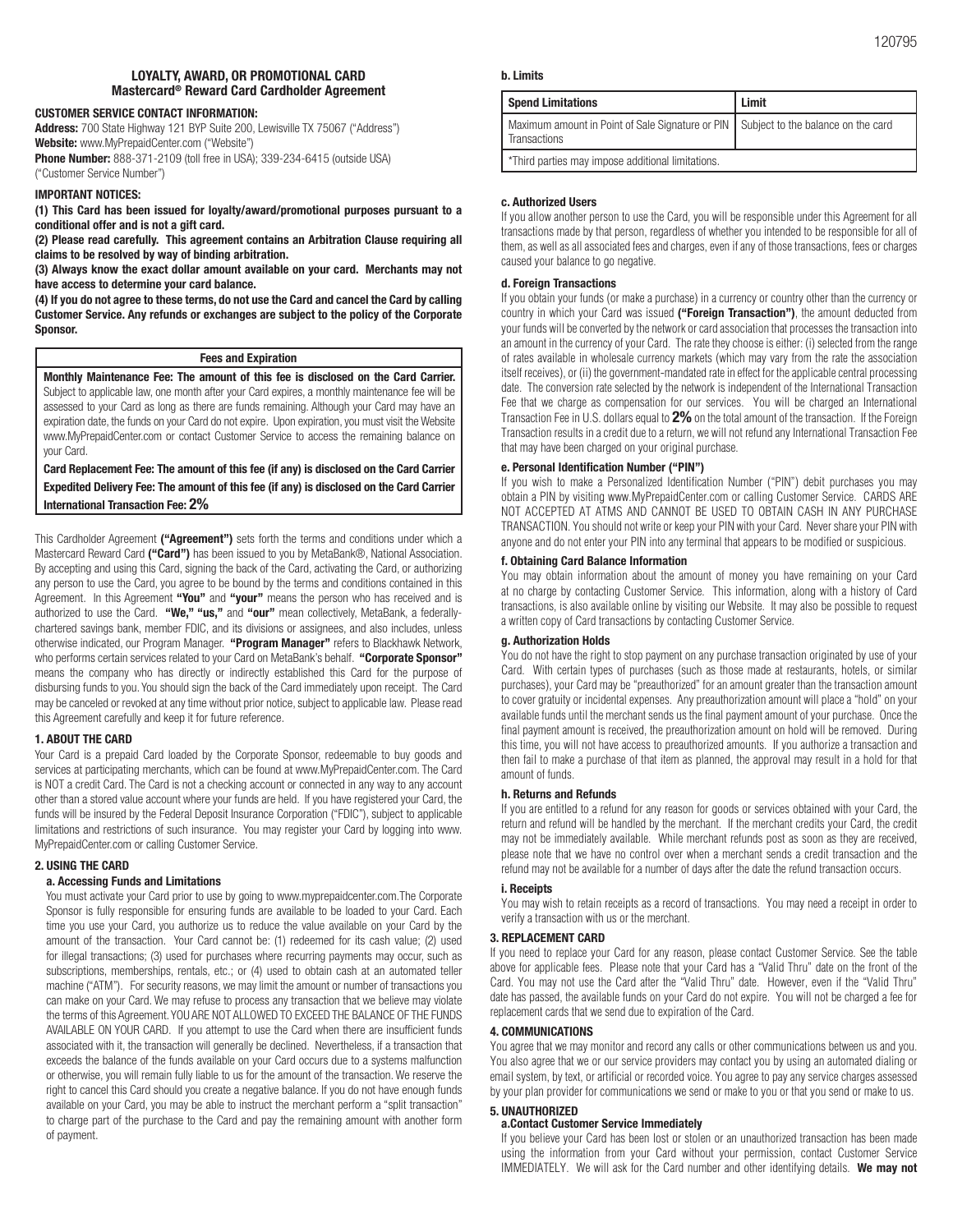**be able to assist you if you do not have the Card number.** We may not be able to assist you if you do not contact us within 60 days of the unauthorized transaction. We will charge a fee as noted in the fee table above (subject to applicable law) for any lost/stolen Card, which will be deducted from the balance on the Card. A reissued Card may take up to 30 days to process.

#### **b. Zero Liability**

Under Mastercard's Zero Liability Policy, your liability for unauthorized transactions on your Mastercard-branded Card is \$0.00 if you notify us promptly upon becoming aware of the loss or theft, and you exercised reasonable care in safeguarding your Card from loss, theft, or unauthorized use. This policy limiting your liability does not apply to debit transactions not processed by Mastercard, certain commercial transactions, or unregistered cards.

#### **6. NO WARRANTIES AND LIMITATION OF LIABILITY**

We are not responsible for the quality, safety, legality, or any other aspect of any goods or services purchased with a Card. Further, we will not be liable: (1) If, through no fault of ours, you do not have enough funds available on your Card to complete the transaction; (2) If a merchant refuses to accept your Card; (3) If an electronic terminal where you are making a transaction does not operate properly; (4) If access to your Card has been blocked after you reported your Card lost or stolen; (5) If circumstances beyond our control (such as fire, flood or computer or communication failure) prevent the completion of the transaction; or (6) For any other exception stated in our Agreement with you.

#### **7. LEGAL NOTICES**

#### **a. English Language Controls**

Translations of this Agreement that may have been provided are for your convenience only and may not accurately reflect the original English meaning. The meanings of terms, conditions, and representations herein are subject to definitions and interpretations in the English language.

#### **b. Assignability**

You may not assign or transfer your Card or your obligations under this Agreement. We may, however, transfer or assign our rights under this Agreement, including any balances in your Card.

#### **b. Other Terms**

We may amend or change the terms of this Agreement at any time, subject to applicable law. You will be notified of any change to this Agreement in the manner required by applicable law prior to the effective date of the change. However, if the change is made for security purposes, we can implement such change without prior notice. We do not waive our rights by delaying or failing to exercise them at any time (for example, assessing a fee less than described, or not all, for any reason does not waive our right to begin charging the fee as set forth in this Agreement without notice). If any provision of this Agreement is determined to be invalid or unenforceable under any rule, law, or regulation of any governmental agency, local, state, or federal, the validity or enforceability of any other provision of this Agreement will not be affected. This Agreement will be governed by the law of the state of South Dakota except to the extent governed by federal law. Should your Card have a remaining balance after a certain period of inactivity, we may be required to remit the remaining funds to the appropriate state agency.

#### **8. JURY TRIAL WAIVER AND ARBITRATION**

**a. Jury Trial Waiver: To the extent permitted by law, you and we knowingly and voluntarily waive any right to trial by jury in the event of litigation arising out of or related to this agreement. This Jury Trial Waiver does not modify in any fashion the Arbitration Clause set forth in the following section, which contains its own jury trial waiver.**

**b. Arbitration Clause: You can opt out of this Arbitration Clause within 60 calendar days from the earlier of purchasing, activating, or using the Card. You must send the opt out notice in writing to MetaBank, N.A. Attn: Customer Service, 5501 S Broadband Ln, Sioux Falls, SD 57108 ("Notice Address"). This Arbitration Clause governs any dispute arising under this Agreement, aside from the validity and coverage of this Arbitration Clause. Arbitrations will be conducted under the rules of the arbitration administrator, as chosen by us. Arbitration may be brought by you or us, and we will not demand arbitration if you bring an individual action in small claims court. In addition to the Jury Trial Waiver above, you also waive your rights to be a class member or bring suit in a class action or class arbitration. In order to commence an arbitration, the party bringing the dispute must send the notice and complaint in writing. You must send your notice to the Notice Address. After receiving notice, the other party has 30 days to attempt to resolve the issue before a suit or arbitration commences. We will pay all costs associated with administering an arbitration brought by you in good faith, if you cannot get a waiver and ask us to pay. Further, we will pay legal fees and costs if you win or as required by law or the arbitrator. This Arbitration Clause will stay in force if your Card is closed or we assign our rights under this Agreement. This Arbitration Clause and any rights to appeal or requests for information will be governed by the Federal Arbitration Act and the rules of the arbitrator.**

Prepaid card is issued by MetaBank, National Association, Member FDIC, pursuant to license by Mastercard International Incorporated.

© 2011-2020 MetaBank, National Association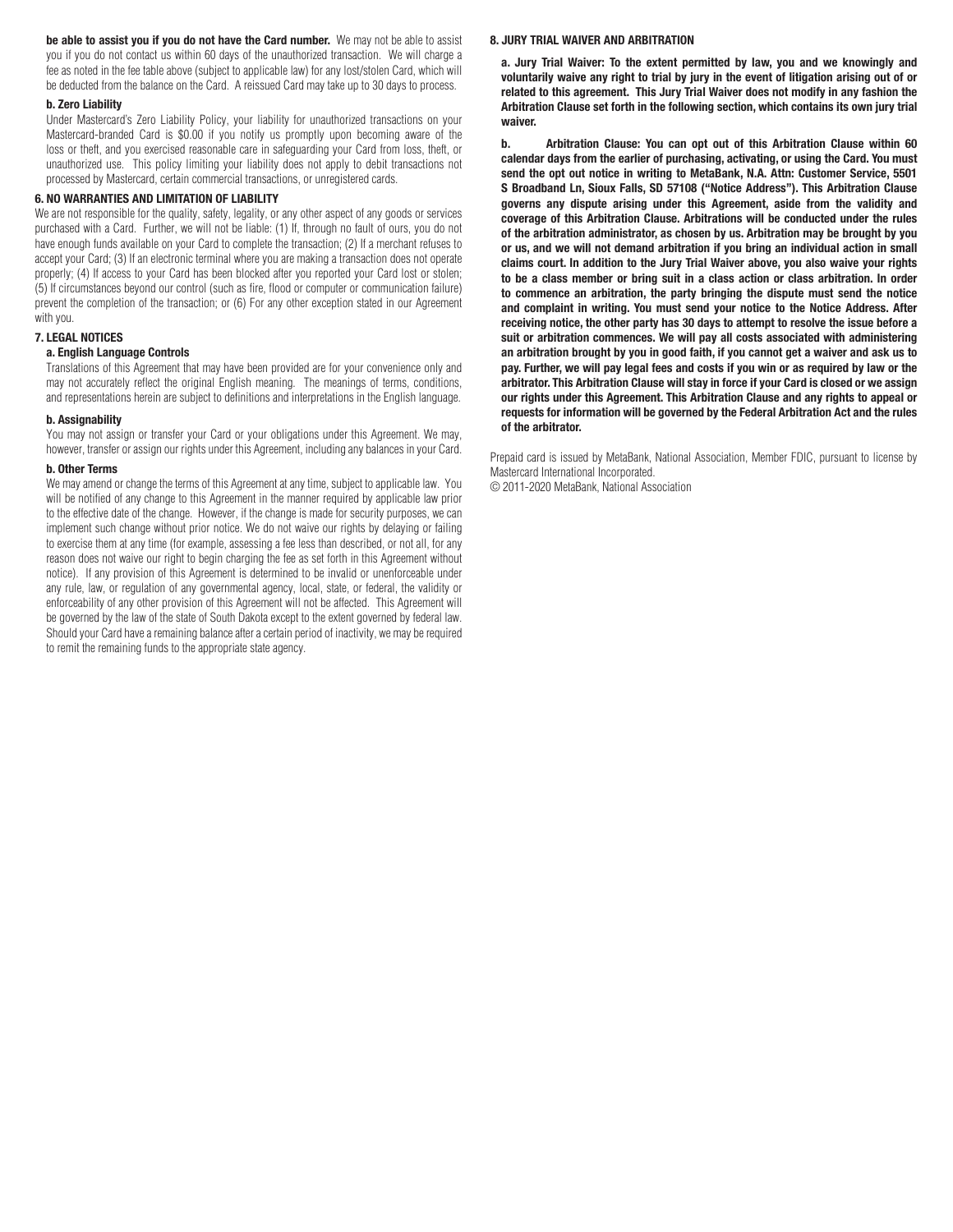# **FACTS WHAT DOES METABANK® , NATIONAL ASSOCIATION DO WITH YOUR PERSONAL INFORMATION?**

| Why? | Financial companies choose how they share your personal information. Federal<br>law gives consumers the right to limit some but not all sharing. Federal law also<br>requires us to tell you how we collect, share, and protect your personal<br>information. Please read this notice carefully to understand what we do. |
|------|---------------------------------------------------------------------------------------------------------------------------------------------------------------------------------------------------------------------------------------------------------------------------------------------------------------------------|
|      |                                                                                                                                                                                                                                                                                                                           |
|      |                                                                                                                                                                                                                                                                                                                           |

| What? | The types of personal information we collect and share depend on the product<br>or service you have with us. This information can include: |
|-------|--------------------------------------------------------------------------------------------------------------------------------------------|
|       | Social Security number and income<br>$\bullet$                                                                                             |
|       | • Account balances and transaction history                                                                                                 |
|       | • Credit history and assets                                                                                                                |
|       | When you are no longer our customer, we continue to share your information as                                                              |
|       | described in this notice.                                                                                                                  |

**How?** All financial companies need to share customers' personal information to run their everyday business. In the section below, we list the reasons financial companies can share their customers' personal information; the reasons MetaBank®, National Association ("MetaBank") chooses to share; and whether you can limit this sharing.

| Reasons we can share your personal                 | <b>Does MetaBank</b> | Can you limit   |
|----------------------------------------------------|----------------------|-----------------|
| information                                        | share?               | this sharing?   |
| For our everyday business purposes - such as to    | Yes                  | No.             |
| process your transactions, maintain your           |                      |                 |
| account(s), respond to court orders and legal      |                      |                 |
| investigations, or report to credit bureaus        |                      |                 |
| For our marketing purposes - to offer our products | Yes                  | <b>No</b>       |
| and services to you                                |                      |                 |
| For joint marketing with other financial companies | Yes                  | No              |
| For our affiliates' everyday business purposes-    | No.                  | We do not share |
| Information about your transactions and            |                      |                 |
| experiences                                        |                      |                 |
| For our affiliates' everyday business purposes-    | No.                  | We do not share |
| Information about your creditworthiness            |                      |                 |
| For our affiliates to market to you                | No.                  | We do not share |
| For nonaffiliates to market to you                 | <b>No</b>            | We do not share |

**Questions?** Go to www.metabank.com/privacy-policy.